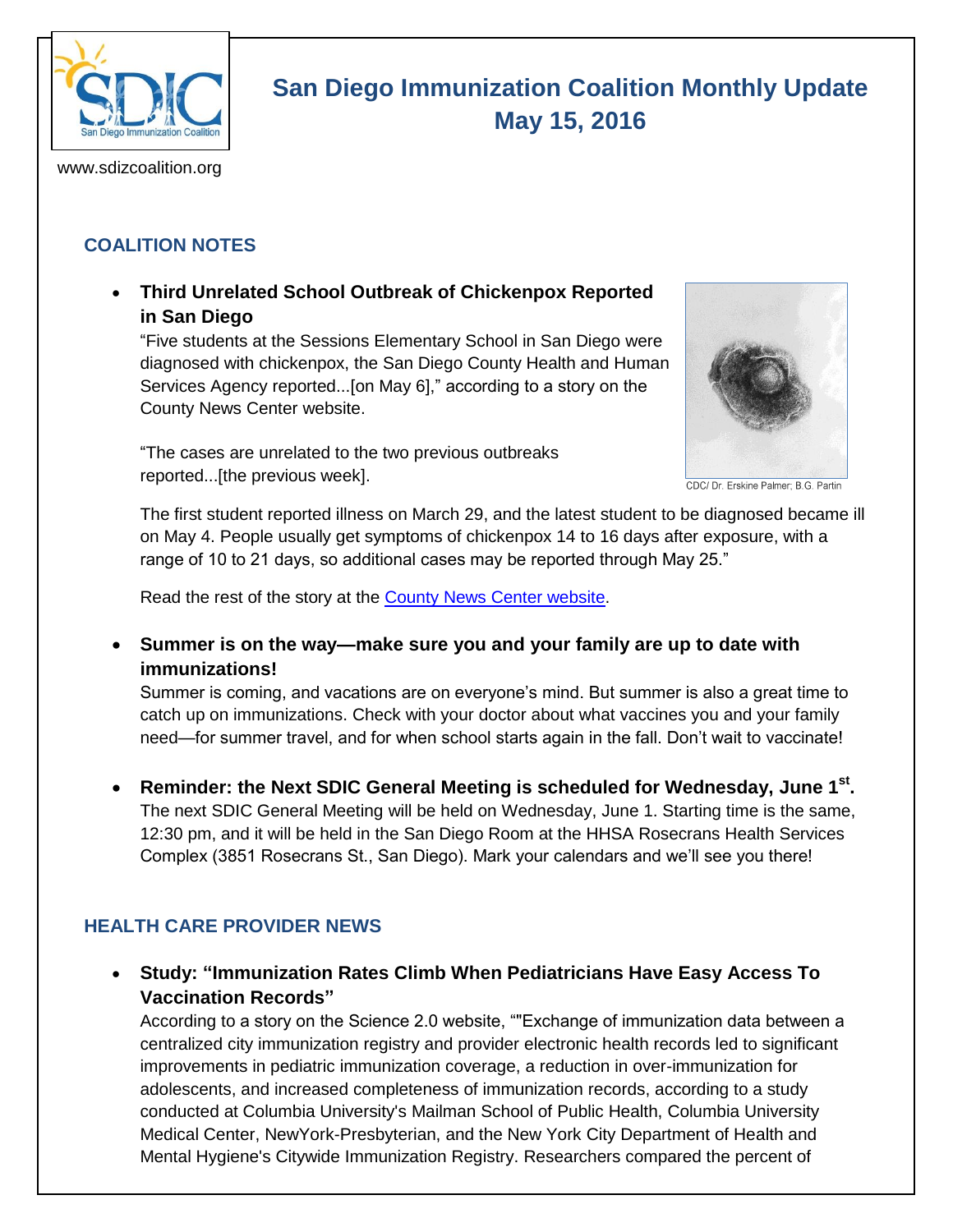children who were up-to-date for their age-appropriate immunizations and those who received extra, unnecessary immunizations before and after the implementation of two-way data exchange at point of care. Up-to-date vaccination rates increased from 75 percent to 82 percent and were significant for all age groups. Findings are published online in the journal Pediatrics."" [Read more at the Science 2.0](http://www.science20.com/news_articles/immunization_rates_climb_when_pediatricians_have_easy_access_to_vaccination_records-172108) website.

## **New Video on HPV For Healthcare Providers From CDC**

According to an article in the IAC Express online newsletter, "CDC has added a new video for healthcare professionals to its HPV web section. The 40-minute You Are the Key to HPV Prevention video provides up-to-date information on HPV infection, HPV vaccines, and ways to successfully communicate with patients and their parents about HPV vaccination. The video stresses recommending HPV vaccine the same way and same day as other vaccines. Continuing education credit will be available through April 21, 2018. CDC's "You are the key to HPV cancer prevention" campaign also includes tips for providers, a slide set, fact sheets, Medscape commentaries for provider education, and handouts



for parents and patients in English and Spanish. The goal is to help healthcare professionals talk to parents and young adults about HPV vaccination." More information can be found on CDC's [HPV—You Are The Key To Cancer Prevention web page.](http://www.cdc.gov/hpv/hcp/index.html)

## **Reminder: Optional Form To Document Medical Immunization Exemptions Available**

Effective January 1, 2016, California no longer allows parents/guardians to submit personal belief exemption from vaccinations required for school and childcare.

Medical exemptions from vaccinations required for childcare and school entry are available, if appropriate. The California Immunization Coalition in collaboration with the American Academy of Pediatrics, California and the California Academy of Family Physicians have developed an optional form for use in documenting a medical exemption. Licensed physicians (MD, DO) may simply complete this form or provide a letter containing the same information to the parent/guardian. For more information and frequently asked questions about the new law go to [www.shotsforschool.org.](http://www.shotsforschool.org/)

#### **RESEARCH NEWS**

 **Study: "A Flu Shot During Pregnancy Protects Babies From Flu Up To 6 Months Later"**

According to a story on the Forbes website, "Babies can't get the flu vaccine until they turn 6 months old - even though children and infants die every year from the flu. But that doesn't mean moms can't offer their infants some protection against the flu until children are old enough to be immunized themselves, as a new study shows. In fact, babies whose mothers got the seasonal flu vaccine during pregnancy were 70% less likely to contract the flu than babies born to unimmunized mothers, thanks to two protective mechanisms working together... About 13 out of